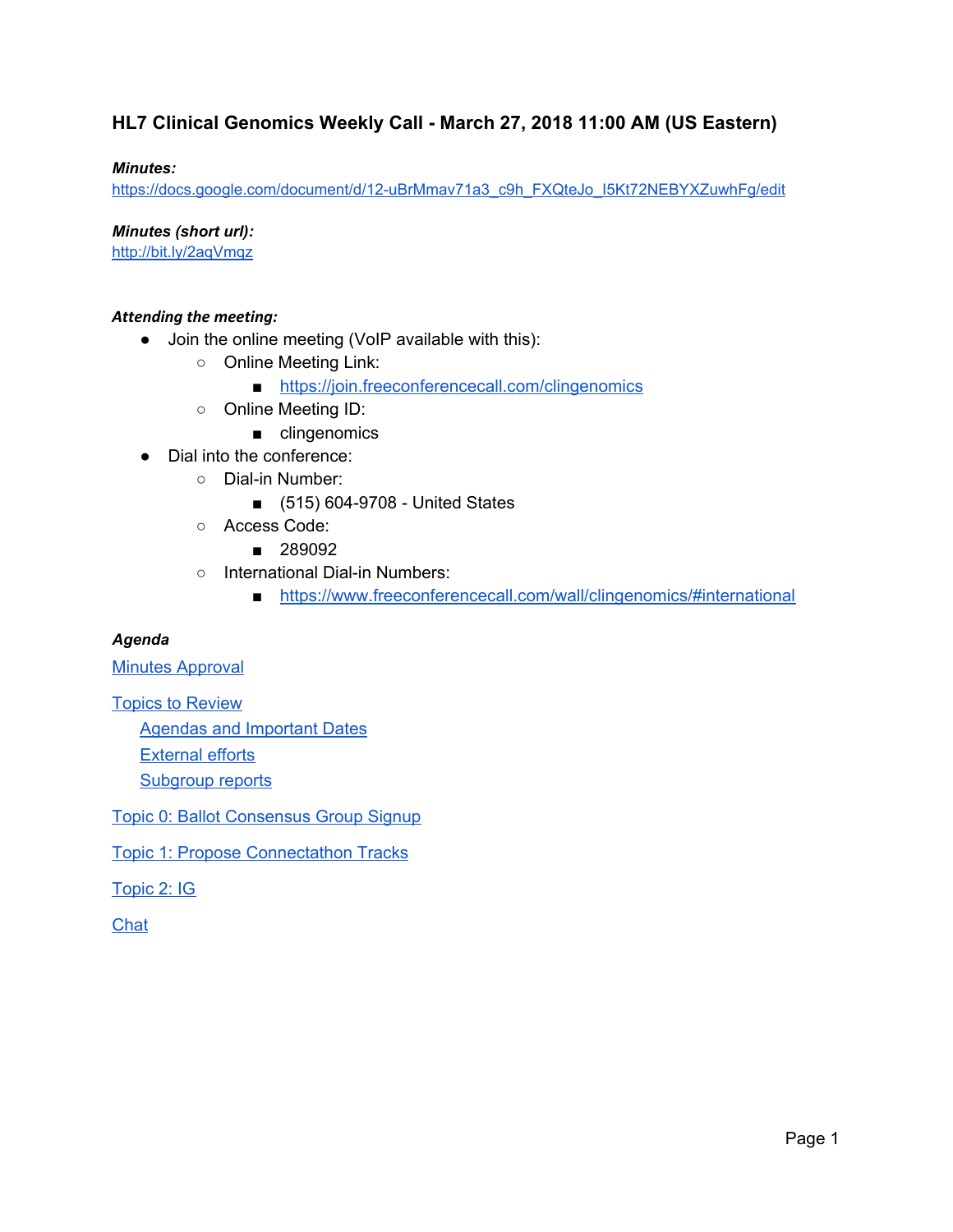### *Attendees (Presiding Chair: Bob Milius )*

- 1. Bob Milius NMDP/CIBMTR [bmilius@nmdp.org](mailto:bmilius@nmdp.org)
- 2. Bob Freimuth Mayo Clinic freimuth.robert@mayo.edu
- 3. Shennon Lu NLM [shennon.lu@nih.gov](mailto:shennon.lu@nih.gov)
- 4. JD Nolen Children's Mercy Hospital jlnolen@cmh.edu
- 5. Clem McDonald NLM [clemmcdonald@mail.nih.gov](mailto:clemmcdonald@mail.nih.gov)
- 6. Lloyd McKenzie Gevity Imckenzie@gevityinc.com
- 7. Joseph Kane Epic [jkane@epic.com](mailto:jkane@epic.com)
- 8. Dorina Bratfalean -CDISC- [dbratfalean.external@cdisc.org](mailto:dbratfalean.external@cdisc.org)
- 9. Bob Dolin bdolin bdolin@elimu.io
- 10. Amnon Ptashek = Edico Genome [genptashek@gmail.com](mailto:genptashek@gmail.com)
- 11. Kevin Power Cerner [kpower@cerner.com](mailto:kpower@cerner.com)
- 12. Julian Sass Niederrhein University [julian.sass@hsnr.de](mailto:julian.sass@hsnr.de)
- 13. Joel Schneider CIBMTR / NMDP [jschneid@nmdp.org](mailto:jschneid@nmdp.org)
- 14. Deepak Sharma Mayo Clinic [sharma.deepak2@mayo.edu](mailto:sharma.deepak2@mayo.edu)
- 15. David Kreda HMS [david.kreda@gmail.com](mailto:david.kreda@gmail.com)
- 16. Lei Liu XMU [liulei6696@gmail.com](mailto:liulei6696@gmail.com)
- 17. Elizabeth Newton Kaiser Permanente [elizabeth.h.newton@kp.org](mailto:elizabeth.h.newton@kp.org)
- 18. Amnon Shabo (Shvo) Philips [amnon.shabo@philips.com](mailto:amnon.shabo@philips.com)
- 19. Fan Lin- XMU [fanatxmu@gmail.com](mailto:fanatxmu@gmail.com)
- 20. Bret Heale Intermountain Healthcare [bheale@gmail.com](mailto:bheale@gmail.com)
- 21. Chelsea Michael Weill Cornell (student) [chm2076@med.cornell.edu](mailto:chm2076@med.cornell.edu)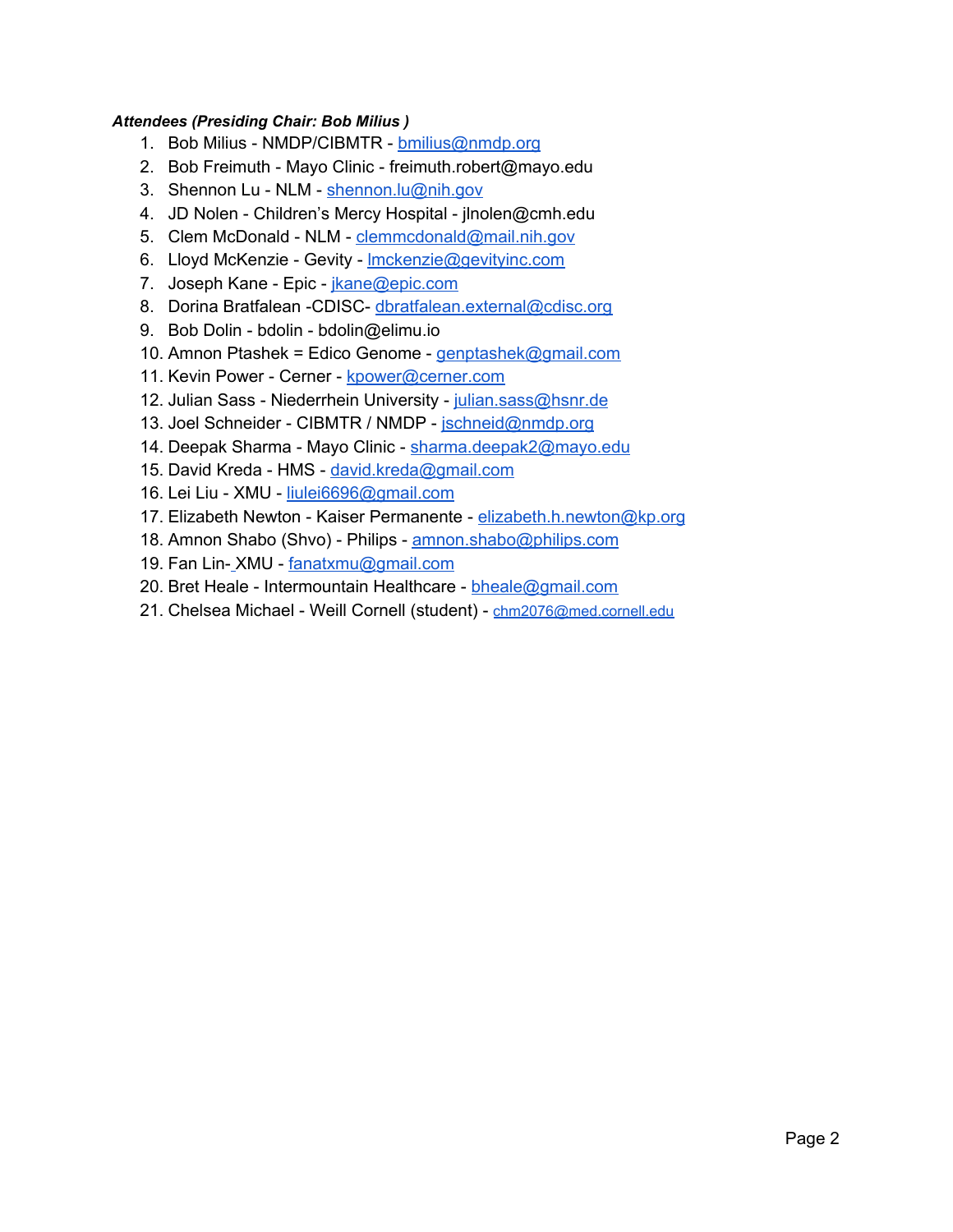# <span id="page-2-0"></span>Minutes Approval

- Mar 20
	- [http://wiki.hl7.org/index.php?title=File:HL7\\_CG\\_20180320.pdf](http://wiki.hl7.org/index.php?title=File:HL7_CG_20180320.pdf)
	- motion/2nd to accept minutes Bob F/Joseph Kane
	- discussion none
	- Abstain / Nay / Yea:
		- 1 David Kreda / 0 / 13
	- result passes

## <span id="page-2-1"></span>Topics to Review

## <span id="page-2-2"></span>Agendas and Important Dates

| Date   | Co-Chair | Agenda                                                                                                                                             | <b>Important Dates</b>                                                                                            |  |
|--------|----------|----------------------------------------------------------------------------------------------------------------------------------------------------|-------------------------------------------------------------------------------------------------------------------|--|
| 6-Feb  | Kevin    | <b>WGM Review</b><br>Unification                                                                                                                   |                                                                                                                   |  |
| 13-Feb | Bob M    | Unification                                                                                                                                        | Inform FMG of NIB: Feb 14 - done<br>HL7 Genomics Conference: Feb 20 -<br>Feb 21                                   |  |
| 20-Feb | Kevin    | Unification                                                                                                                                        | Connectathon proposals to FMG: Feb 21<br>NIB submission deadline: Feb 25 - done                                   |  |
| 27-Feb | Bob F    | Unification                                                                                                                                        |                                                                                                                   |  |
| 6-Mar  | Kevin    | FHIR connectathon proposal<br>Note for Sequence resource<br>CG FHIR PSS update<br>Unification                                                      |                                                                                                                   |  |
| 13-Mar | Bob M    | Vote on:<br>https://docs.google.com/document/<br>d/1gMJnjv7BNtnU8GlcEu7mchyga<br>AsJal5O1BMSY8ZOlFs/edit#headin<br>g=h.uonrk9s9aill<br>Unification |                                                                                                                   |  |
| 20-Mar | Kevin    | Unification                                                                                                                                        | May co-chair election - Amnon's term is<br>up, he may be re-elected. Others can be<br>nominated. The deadline for |  |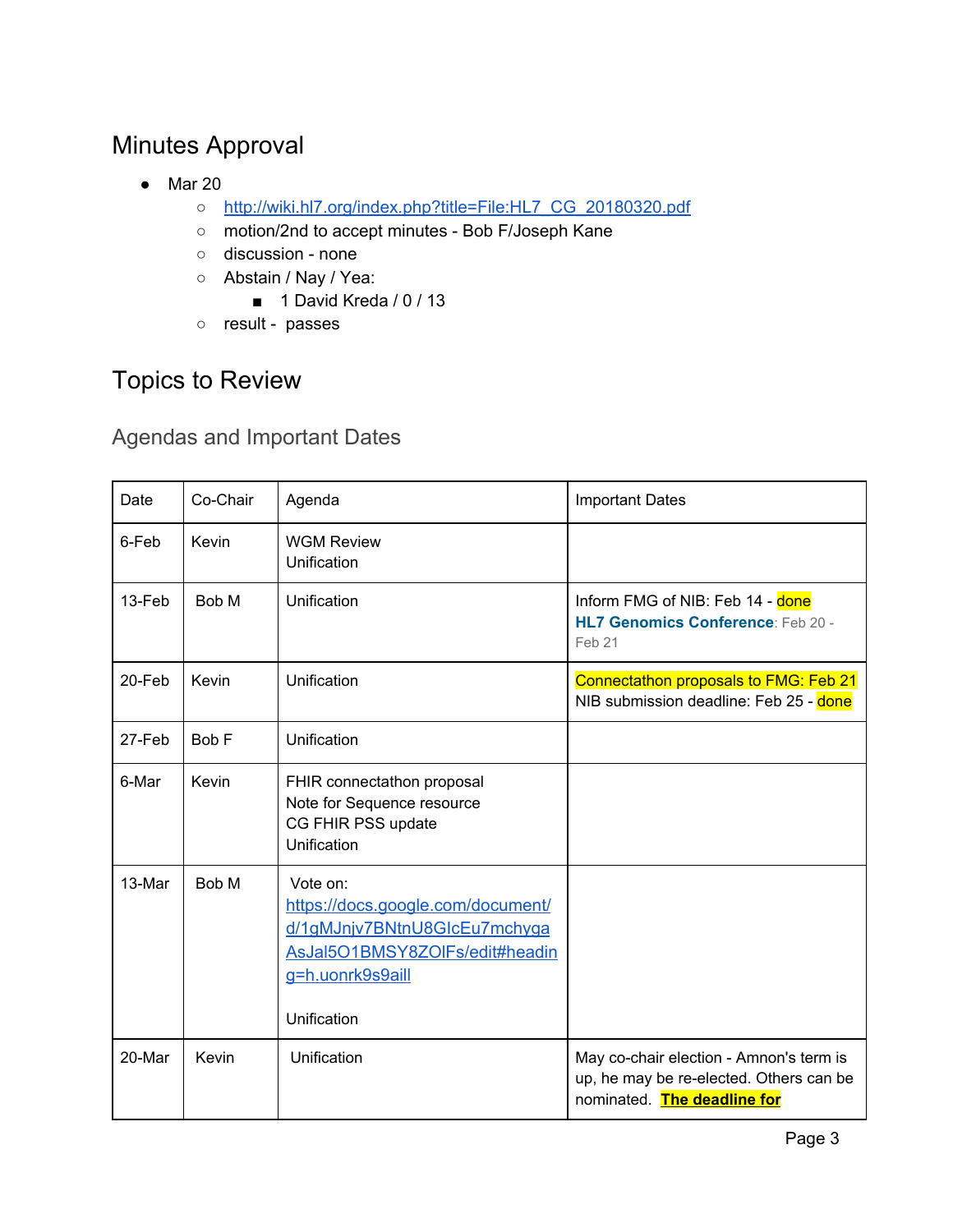|                                                                                                                  |       |  | nominations is 5:00 p.m. ET, Friday,<br>March 23, 2018. Nominations submitted<br>after the deadline will not be accepted;<br>however, write-ins will be accepted<br>during the May WGM. |  |  |
|------------------------------------------------------------------------------------------------------------------|-------|--|-----------------------------------------------------------------------------------------------------------------------------------------------------------------------------------------|--|--|
| 27-Mar                                                                                                           | Bob M |  | <b>FHIR Final Content Freeze: April 1</b><br><b>Ballot Consensus Pool Sign-up April 5</b>                                                                                               |  |  |
| 3-Apr                                                                                                            | Bob M |  | WGM Agenda planning<br>May 2018 Ballot opens: April 6                                                                                                                                   |  |  |
| 10-Apr                                                                                                           |       |  |                                                                                                                                                                                         |  |  |
| 17-Apr                                                                                                           |       |  |                                                                                                                                                                                         |  |  |
| 24-Apr                                                                                                           | Bob M |  |                                                                                                                                                                                         |  |  |
| 1-May                                                                                                            |       |  | May 2018 Ballot closes: May 7                                                                                                                                                           |  |  |
| 8-May                                                                                                            |       |  |                                                                                                                                                                                         |  |  |
| <b>May 2018 HL7 Working Group Meeting</b><br>May 12, 2018 to May 18, 2018 - Maritim Hotel Köln, Cologne, Germany |       |  |                                                                                                                                                                                         |  |  |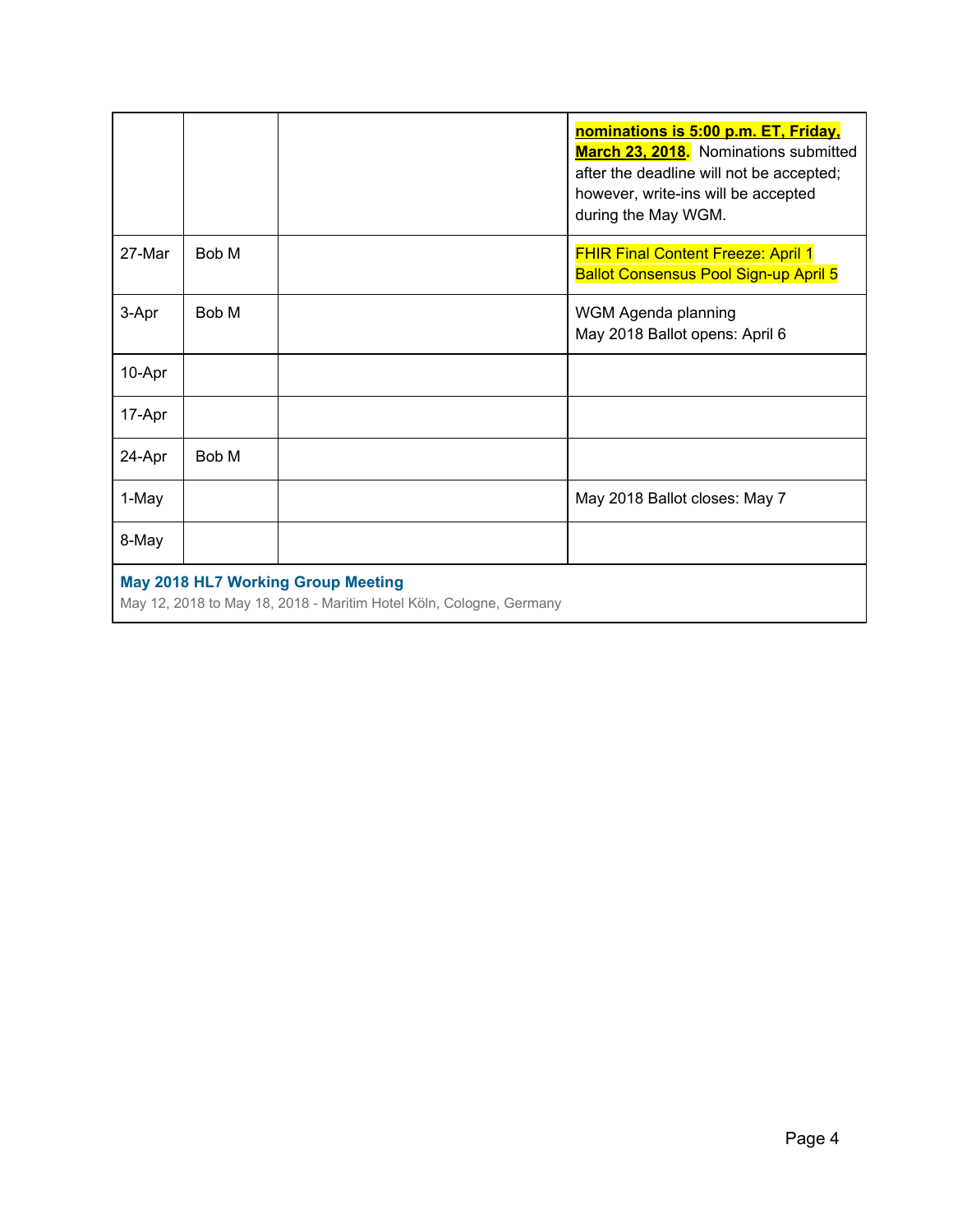## <span id="page-4-0"></span>External efforts

- Genomics/AI Conference update (Grant W)
	- no update
- GA4GH Genomic Knowledge Standards (GKS) (leads: Bob Freimuth, Andy Yates)
	- no update
- National Academies (Grant Wood, JD Nolen)
	- DIGITiZe co-chairs meeting this week (3/28) to discuss ideas for next projects
- ClinGen/ClinVar (Larry Babb, Bob Freimuth)
	- no update
- Variant Modelling Collaboration (VMC)
	- no update
- CDISC PGx (Dorina B.)
	- no update
- ONC Sync for Genes
	- no update

### <span id="page-4-1"></span>Subgroup reports

- IM (Bob F)
	- Modeling Sequence and SequenceRepresentation.
	- [https://docs.google.com/document/d/1azKiQdhAQKuHhxAznEp8141FLdFLACIu8MzF2Lx](https://docs.google.com/document/d/1azKiQdhAQKuHhxAznEp8141FLdFLACIu8MzF2LxADxg/edit#) [ADxg/edit#](https://docs.google.com/document/d/1azKiQdhAQKuHhxAznEp8141FLdFLACIu8MzF2LxADxg/edit#)
	- good progress, modeling sequence, moving into origin of sequence, continue with this this week
- FHIR (Gil)
	- [https://docs.google.com/document/d/1FGCQRtxJKyHhnC1uB\\_t4sJZ9yXbLMGOqPXHPr](https://docs.google.com/document/d/1FGCQRtxJKyHhnC1uB_t4sJZ9yXbLMGOqPXHPr5tSLLQ/edit#heading=h.nts1cfujf9t5) [5tSLLQ/edit#heading=h.nts1cfujf9t5](https://docs.google.com/document/d/1FGCQRtxJKyHhnC1uB_t4sJZ9yXbLMGOqPXHPr5tSLLQ/edit#heading=h.nts1cfujf9t5)

## <span id="page-4-2"></span>Topic 0: Ballot Consensus Group Signup

- [http://www.hl7.org/documentcenter/public\\_temp\\_0F036B65-1C23-BA17-0C8F764BDC2](http://www.hl7.org/documentcenter/public_temp_0F036B65-1C23-BA17-0C8F764BDC25CC10/ballots/2018MAY/Announcements/Formation%20of%20Consensus%20Groups%20for%202018%20May%20Ballot%20Cycle.pdf) [5CC10/ballots/2018MAY/Announcements/Formation%20of%20Consensus%20Groups%](http://www.hl7.org/documentcenter/public_temp_0F036B65-1C23-BA17-0C8F764BDC25CC10/ballots/2018MAY/Announcements/Formation%20of%20Consensus%20Groups%20for%202018%20May%20Ballot%20Cycle.pdf) [20for%202018%20May%20Ballot%20Cycle.pdf](http://www.hl7.org/documentcenter/public_temp_0F036B65-1C23-BA17-0C8F764BDC25CC10/ballots/2018MAY/Announcements/Formation%20of%20Consensus%20Groups%20for%202018%20May%20Ballot%20Cycle.pdf)
- *● Consensus Group Enrollment Period Important Note: Consensus group signup closes when ballot voting begins.*

*Consensus group enrollment will be available from a date at least four weeks preceding the ballot vote opening date and will continue until the opening of voting. While the exact dates are dependent upon individual ballot open and close dates, in general the consensus group signup period dates are as follows:*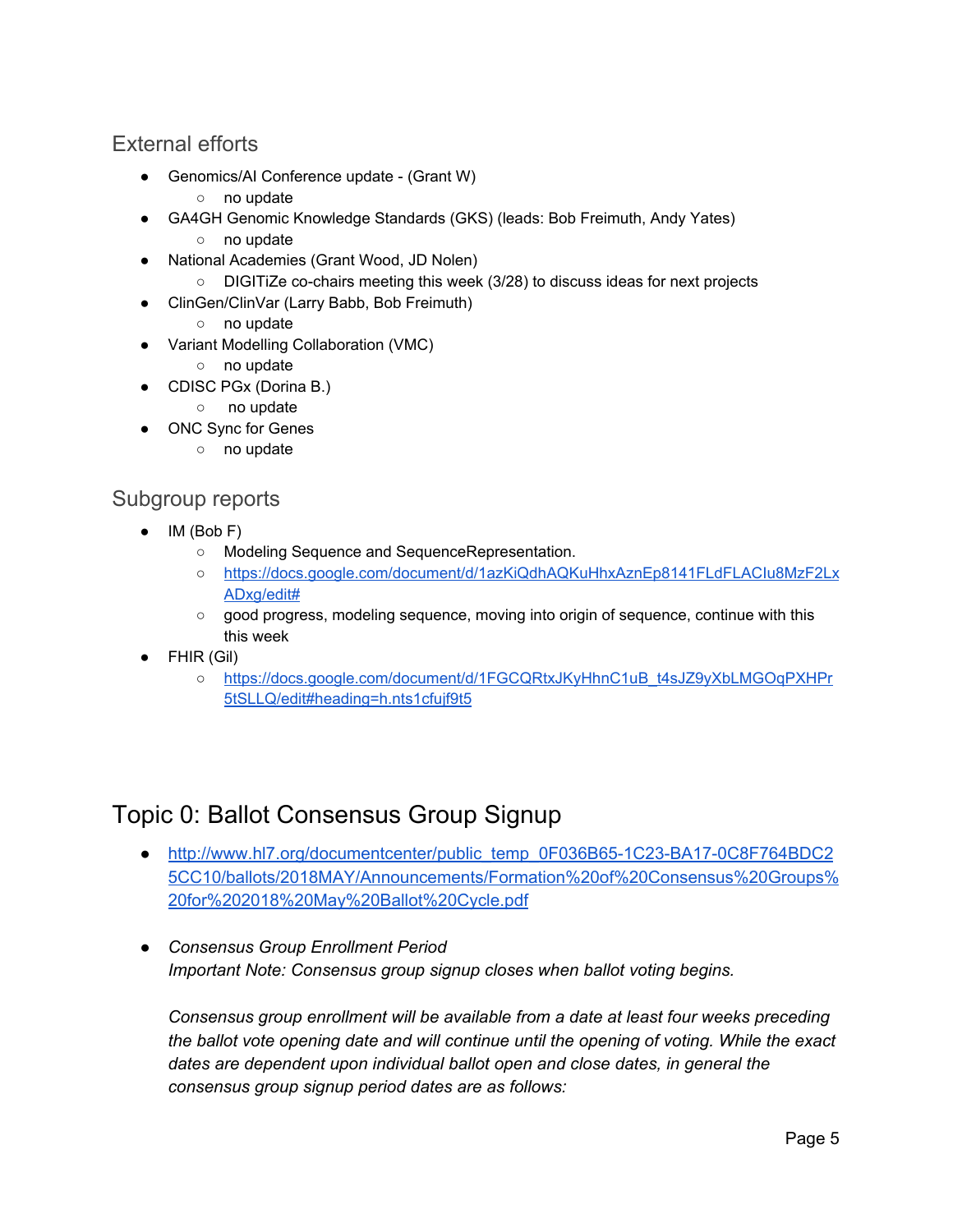*Consensus Group Sign-Up Open Date: Monday, March 5, 2018 Consensus Group Sign-Up Close Date: Thursday, April 5, 2018*

*Please be aware that these dates may not be accurate for all consensus groups. To sign up, point your browser to http://www.hl7.org/ctl.cfm?action=ballots.home.*

*Important Note: Consensus group signup will close when ballot voting begins. This is also the final date non-members can sign up for Non-Member Participation in the ballot.*

## <span id="page-5-0"></span>Topic 1: Propose Connectathon Tracks

Official deadline for Connectathon proposal at May WGM has passed, but we can still submit proposals for consideration.

Doodle for counting attendees for the Connectathon and/or the WGM

<https://doodle.com/poll/cyadwwiiw9hkvy8r>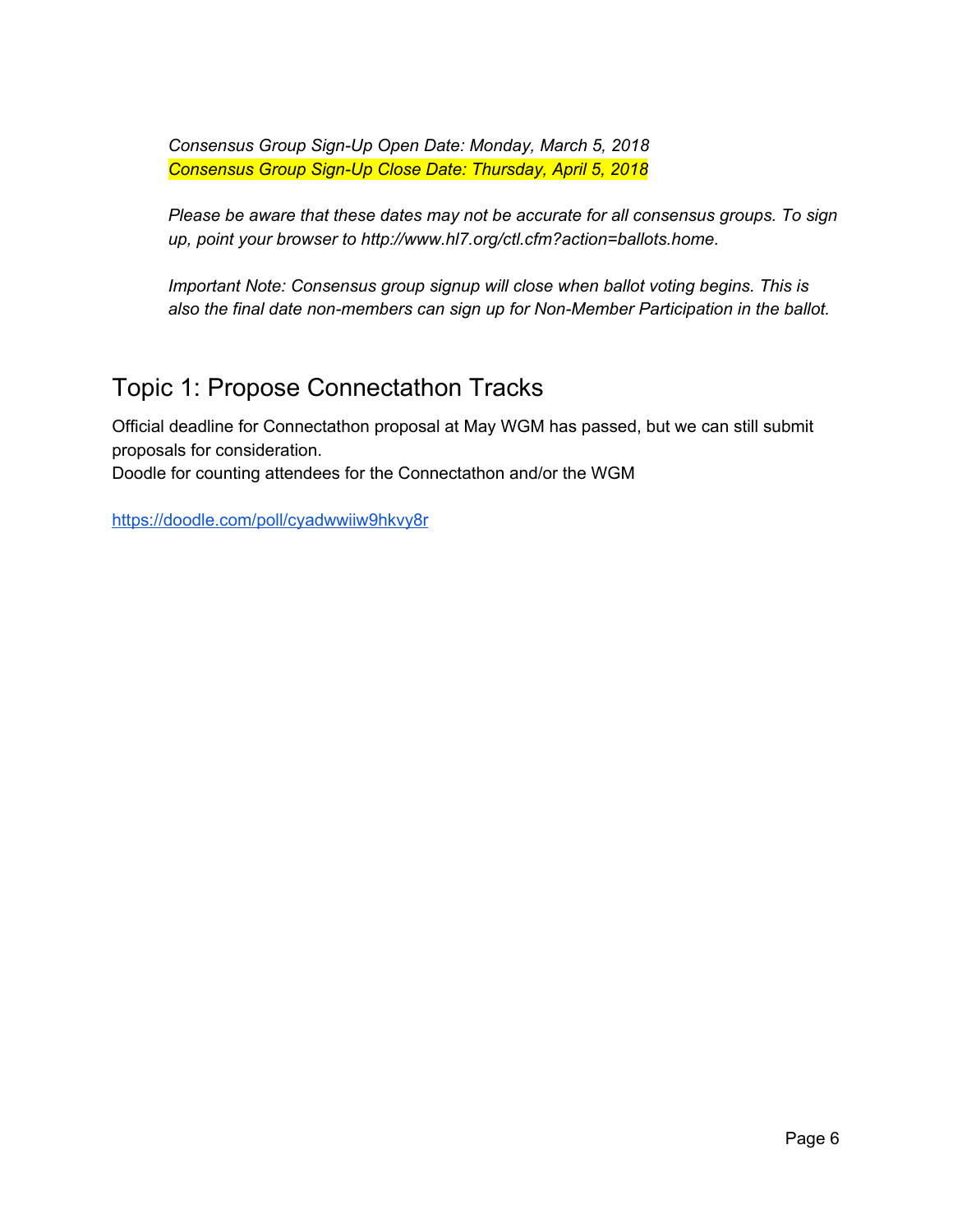|    |                        | Connec-<br>tathon | WGM |
|----|------------------------|-------------------|-----|
|    | 10 participants        | ✔2                | 17  |
|    | <b>B</b> Bob Freimuth  |                   |     |
|    | <b>8</b> Julian Sass   |                   |     |
|    | <b>8</b> Bob Dolin     |                   |     |
|    | Lloyd McKenzie         |                   |     |
|    | <b>B</b> Bob Milius    |                   |     |
|    | <b>e</b> Clem McDonald |                   |     |
|    | <b>8</b> Shennon Lu    |                   |     |
|    | $\Theta$ Andrea Pitkus |                   |     |
|    | <b>8</b> Grant Wood    |                   |     |
| Θ. | Kevin Power            |                   |     |

# <span id="page-6-0"></span>Topic 2: IG

Current draft:

<http://build.fhir.org/ig/HL7/genomics-unified/index.html>

For questions on the documentation portions, let try to ask those via email or chat.fhir.org for now.

● Usage of Sequence resource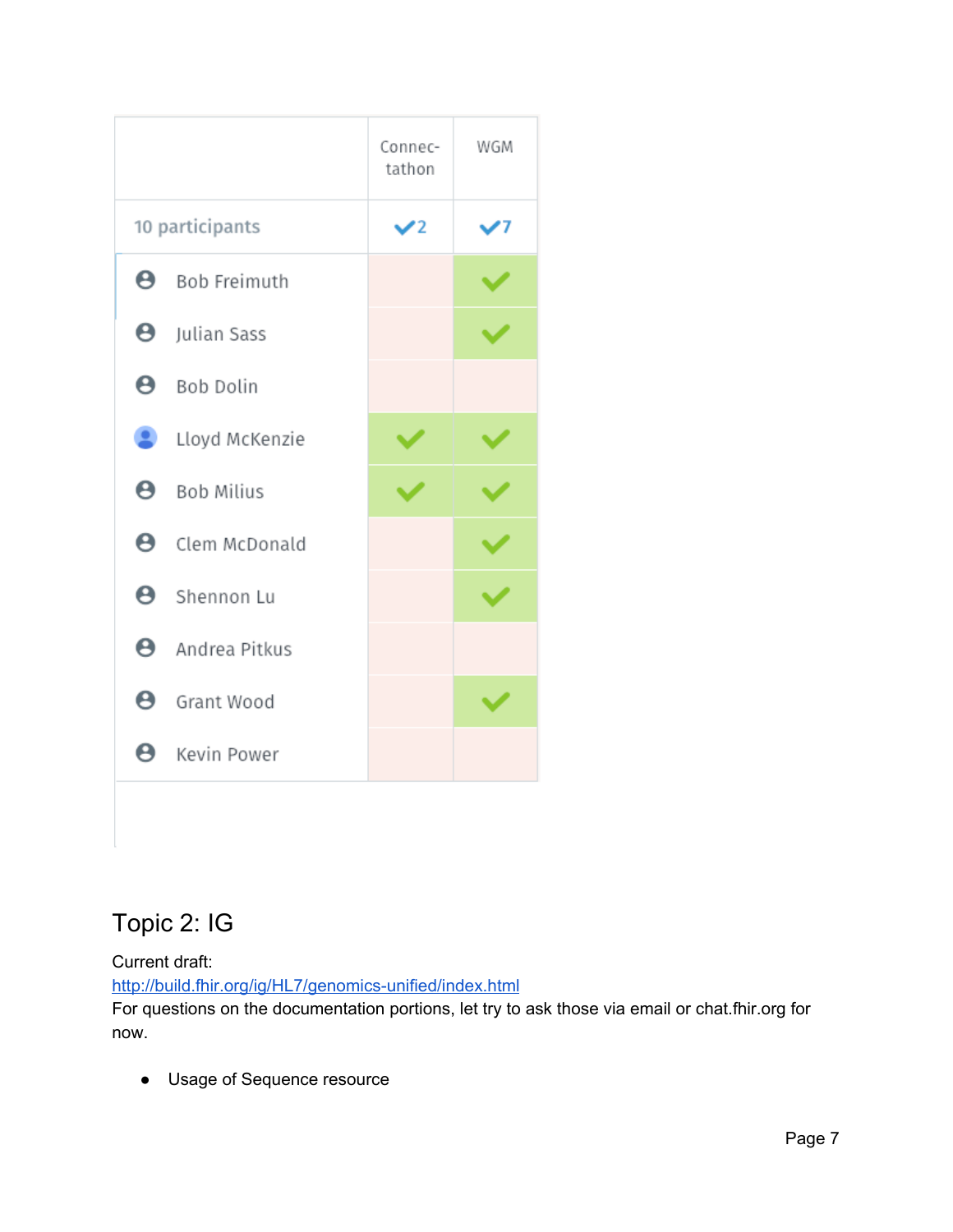- $\circ$  Kevin until we determine if it will become a definitional resource, should we hold off on putting it into the IG?
- Bob M HLA examples will include references to Sequence, mostly as a definitional.
- $\circ$  Lloyd Current guidance doesn't apply in the same way. We can still move it into an appendix, but request feedback on moving it to definitional from the community. (Bret H +1)
- Should we consider yanking?
	- $\circ$  Transplantation? Bob M Could go either way. HLA is a robust example to proof it works. Perhaps valuable to have a detailed example.
		- Important to have full examples
		- Will implementers want to implement all of this?
		- Need to create some implementer statements so that systems can declare which portions of the IG they support.
- Performing a visual review of the sections of the IG for the group
- Update the HL7 DAM Use Case examples page to indicate it has examples based on the DAM, but have the page named more in alignment with its contents (it has examples).
- Should we submit as DRAFT versus STU?
	- Might get more attention if we go as STU
	- Some parts are 'drafty', but others are more complete
	- Have flagged some sections as 'draft' (aka Work in Progress)
	- $\circ$

## <span id="page-7-0"></span>Chat

- Clinical Genomics Work Group Host 10:05AM
	- minutes/attendee signup here: http://bit.ly/2aqVmqz
- Bret Heale 10:26AM
	- $\circ$  +1 (as yesterday) to having the appendix and the comment that it is evoloving
- Bret Heale 10:37AM
	- $\circ$  I was at an all day meeting yesterday (regards, genomics at IHC). Plan to look now
- Dorina 10:57AM
	- :) sorry for that I think is internet connection
- Bret Heale 10:57AM
	- Correct.